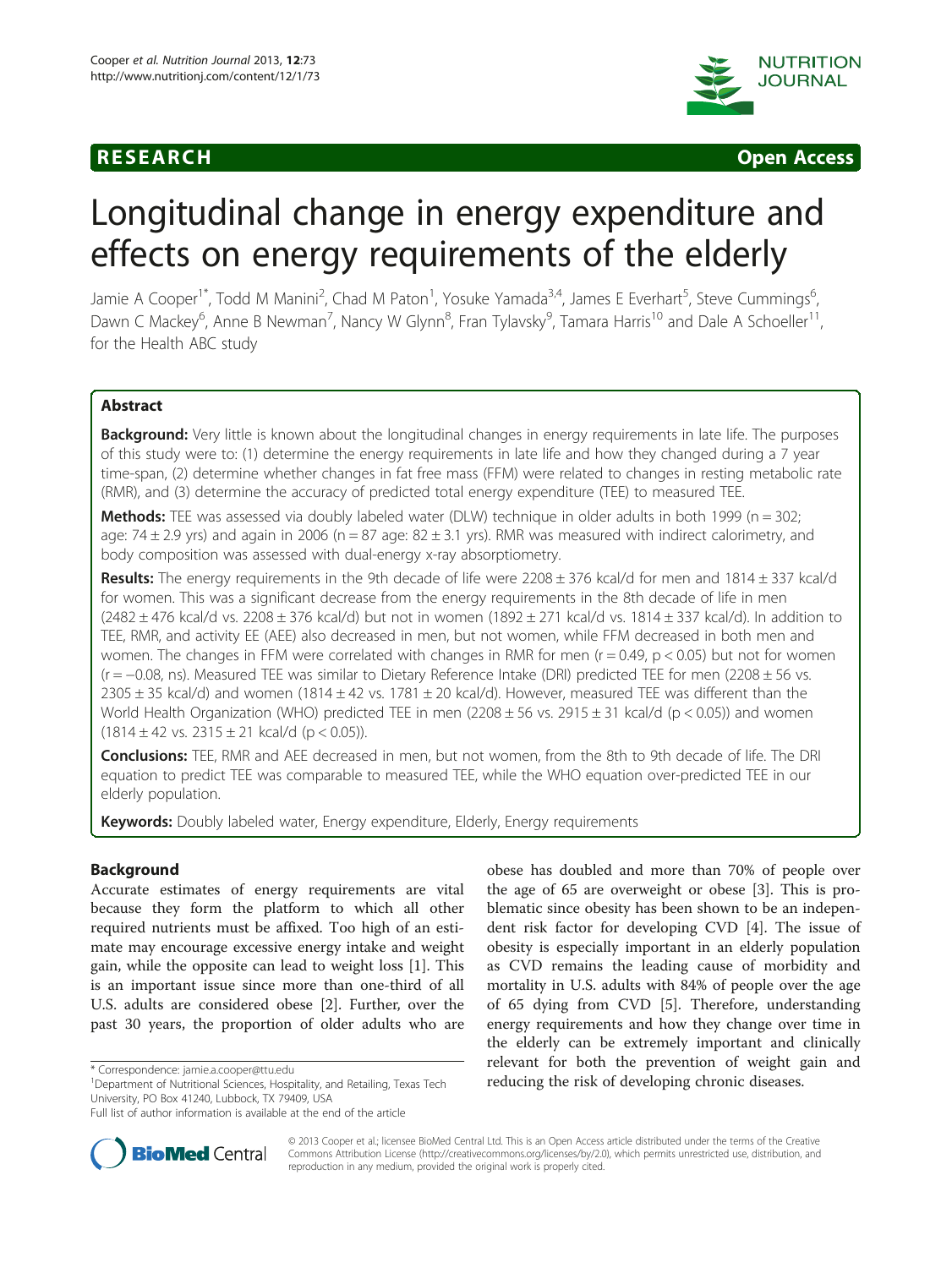Energy requirements, however, have historically been hard to estimate and for many decades were based on imprecise estimates of energy intake. During the 1980s, the World Health Organization (WHO) proposed that better estimates of energy requirements should be obtained from measurements of total energy expenditure (TEE) [[6](#page-8-0)]. About this same time, the first application of the doubly labeled water (DLW) technique to measure TEE appeared [\[7\]](#page-8-0). DLW is the most accurate and precise method for measuring free-living TEE [[8](#page-8-0)] and now forms the basis for most estimates of energy requirements.

In the current Dietary Recommended Intakes (DRI), it is noted that TEE declines progressively with increasing age (approximately 150kcals per decade) and this appears to be linear across the adult life span [[9\]](#page-8-0). Three factors make up TEE: resting metabolic rate (RMR), the thermic effect of feeding (TEF), and activity energy expenditure (AEE). While some of the data regarding the TEF are conflicting, most studies show that this component of TEE does not decline with aging [[9\]](#page-8-0). The two factors that primarily account for that decline in TEE are resting metabolic rate (RMR) and AEE [\[10](#page-8-0)[-12](#page-9-0)]. The reduction in RMR is due primarily to losses in fatfree mass (FFM) and gains in less metabolically active fat tissue [[9\]](#page-8-0). Levels of AEE decline rapidly after the 5th decade of life; however, small sample sizes in studies makes it difficult to determine the rate of decline [\[9](#page-8-0)]. Both the decreases in TEE and AEE not only increase obesity risk in elderly individuals, but are also accompanied by a decreased ability to perform activities of daily living such as eating, dressing, and general mobility [\[13\]](#page-9-0).

Some equations have been created to predict TEE such as the DRI and WHO equations [\[6](#page-8-0)[,14](#page-9-0)]. However, the accuracy of these equations in individuals who are in their 9th decade of life remains unknown. DLW has been used previously to determine free-living energy expenditure (EE) in elderly adults [\[11](#page-8-0)[,12,15,16](#page-9-0)]. However, most of these studies are carried out on people in their 7th or 8th decade of life. These data are consistent with a decline in TEE with age, but the data on energy requirements for subjects >80 years of age is sparse [\[17](#page-9-0)]. Moreover, these data are derived from cross-sectional studies and thus observed changes seen with aging may include cohort effects. The Health, Aging, and Body Composition (Health ABC) study has measures of TEE from DLW in elderly men and women (8th decade of life) [[18](#page-9-0)]. In order to characterize the longitudinal change in components of TEE to help better estimate the changes in energy requirements during aging, DLW measures of TEE were also measured 7 years later (9th decade of life). The purposes of this study were 3-fold: (1) to determine the energy requirements in very late life and how those requirements changed during a 7 year time-span for both men and women, (2) to determine whether changes in body composition (FFM) were related to changes in RMR, and (3) to determine the accuracy of predicted TEE to measured TEE in an elderly population and what the best predictors of TEE are.

# Method

# Subjects

In 1997–1998, investigators from the University of Pittsburgh and University of Tennessee, Memphis, recruited 3075 participants ages 70–79 years from a random sample of white Medicare beneficiaries and all age eligible self-identified black community residents to participate in the Health, Aging, and Body Composition (Health ABC) study. To be eligible, participants had to be able to walk 0.25 miles (400 m), climb 10 stairs, and perform activities of daily living. They also had to have no plans to leave the area for the next 3 years and have no evidence of a life-threatening illness. The sample was approximately balanced for sex (51% women; 49% men), and 42% of the participants were black. Written informed consent and approval by the institutional review boards at both the University of Pittsburgh and University of Tennessee, Memphis, was obtained from each individual prior to participation in the study.

An energy expenditure (EE) component (baseline - visit 1) was carried out between 1998 and 2000. A randomly selected list of 500 participants stratified by race and sex was generated from study-eligible individuals which included those who (1) did not have a recent blood transfusion, (2) did not use supplemental oxygen or insulin, and (3) did not plan overnight travel immediately before or during the EE study. A total of 323 participants were enrolled in the EE component ( $n = 92$  in 1998,  $n = 125$  in 1999, and  $n = 85$  in 2000). Twenty-one participants were excluded from the analysis due to failure to complete the study protocol, lack of adequate urine volume specimens, or failure of isotope (missing data points, insufficient dose recovery, or problems during analysis) or RMR data to meet a priori quality-control criteria. This left 302 participants (n = 150 men and 152 women) for the final analysis. Compared with the full Health ABC cohort, there were no differences in age, sex, body mass, fat free mass (FFM), fat mass (FM), gait speed, self-reported walking ability, or self-reported physical activity (walking, stair climbing, working, volunteering, and caregiving).

A follow-up EE component was carried out in 2006 (follow-up - visit 2), approximately 7 years after the baseline EE component. Those individuals who had participated in the baseline EE were invited to complete the follow-up EE component. The same inclusion/exclusion criteria for baseline EE was applied to the follow-up EE. Of the 302 participants that had both TEE and RMR data for baseline, only 104 were eligible and interested in the follow-up (66 had died before the 2006 follow-up, 1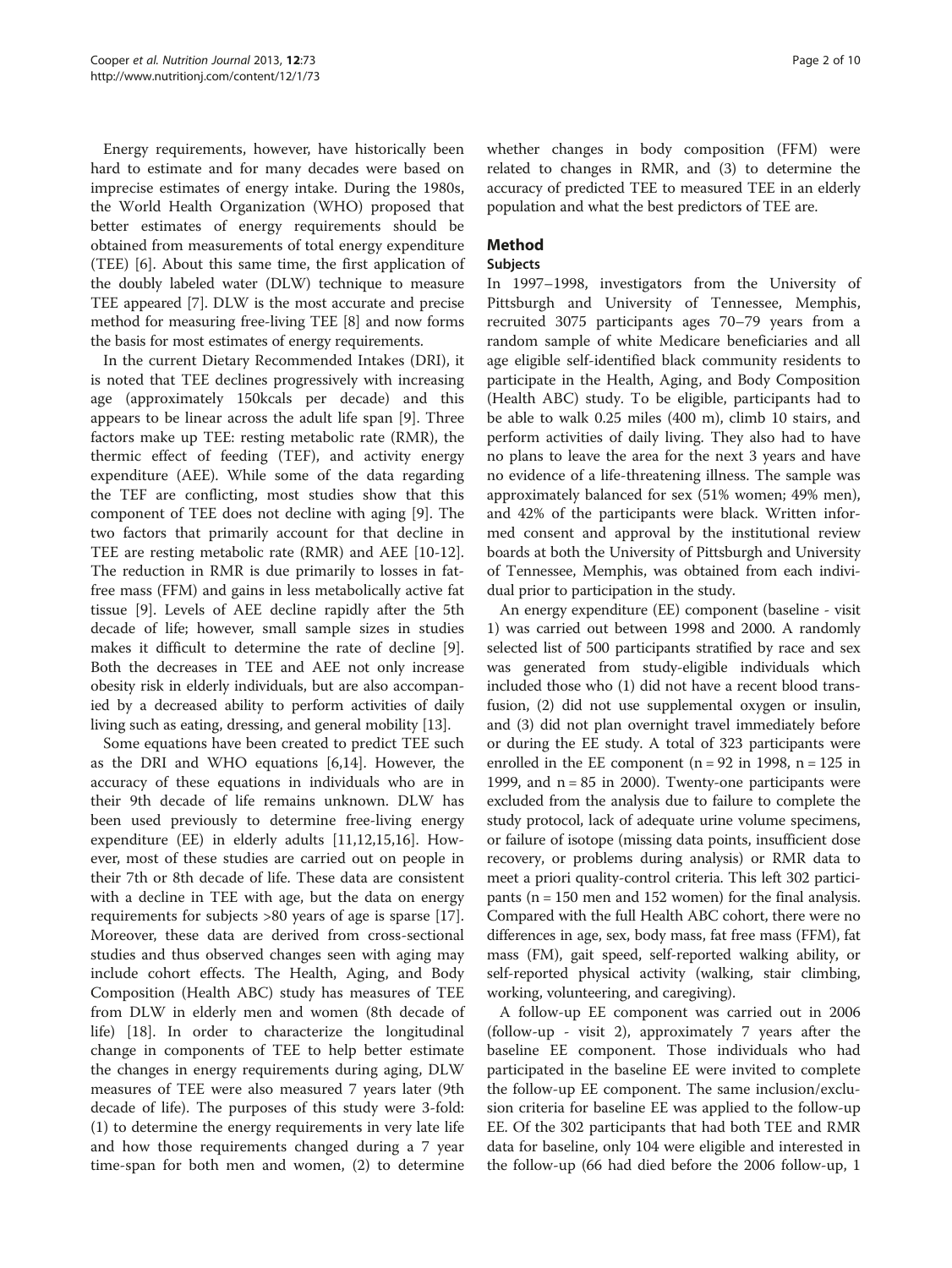withdraw, and 131 were not eligible or interested). Of those 104 participants who were eligible and interested, 17 were excluded based on missing a study visit, having a blood transfusion within 7 days of the DLW study visit, or having unacceptable or missing TEE or RMR data. Therefore, only 87 participants (47 men and 40 women) had both TEE and RMR data from for both baseline and follow-up. Compared to the full Health ABC study participants, there were no differences in age, sex, body mass, fat free mass (FFM), fat mass (FM), gait speed, self-reported walking ability, or self-reported physical activity (walking, stair climbing, working, volunteering, and care-giving) with the subjects in the follow-up EE study.

# Protocol

The protocol was similar for both cohorts. Participants completed the protocol over 2 visits to the clinic, each time arriving in a fasted state. During visit 1, participants received a dose of DLW for measurement of TEE according to a protocol previously described [\[16,19](#page-9-0)] and body composition was measured with dual-energy X-ray absorptiometry (DXA). Participants then returned to the clinic for a second visit  $14 \pm 1$  day after visit 1 where body weight and RMR were measured. Additionally, two urine samples were collected for DLW analysis. Participants were encouraged to maintain their normal activity levels between visits 1 and 2.

# Total energy expenditure (TEE)

TEE was measured in the same manner in both cohorts by using the 2-point DLW technique which has previously been described in detail [\[19](#page-9-0)]. Briefly, during visit 1, participants provided a baseline urine sample and then ingested 2 g/kg estimated total body water (TBW) of DLW, which was composed of 1.9 g/kg estimated TBW (10%  $H_2^{18}$ O) and 0.12 g/kg estimated TBW (99.9% <sup>2</sup>H<sub>2</sub>O). Urine samples were then collected 2, 3, and 4 hours after dosing. Approximately 14 days later at visit 2, two more urine samples were obtained. Plasma from a 5-mL blood sample was obtained from everyone, but was only used for those who had evidence of delayed isotopic equilibration likely caused from urine retention in the bladder  $(n = 28)$ [[19](#page-9-0)]. Urine and plasma samples were stored at −20°C until analyzed by isotope ratio mass spectrometry.

Dilution spaces for <sup>2</sup>H and <sup>18</sup>O were calculated according to Coward [\[20](#page-9-0)]. TBW was calculated as the average of the dilution spaces for <sup>2</sup>H and <sup>18</sup>O after correction for isotopic exchange  $(1.041$  for <sup>2</sup>H and 1.007 for <sup>18</sup>O). Carbon dioxide production was calculated by using the 2-point DLW method outlined by Schoeller et al. [\[8,](#page-8-0)[21](#page-9-0)], and TEE was derived with the Weir equation [\[22\]](#page-9-0) and a food quotient of 0.86 was used [[23,24\]](#page-9-0). All EE values were converted to kilocalories per day, and the thermic effect of meals was assumed to be 10% of TEE [[25](#page-9-0)]. For measurement of TBW, the intra-subject repeatability (calculated as the average percentage difference between the 2 analyses) was  $-0.1 \pm 1.2$ %. The intra-tester repeatability of TEE based on blinded, repeat, urine isotopic analysis was  $1.2 \pm 5.4\%$  $(n = 16)$  and compared well with recent literature [\[10\]](#page-8-0).

# Resting metabolic rate (RMR)

RMR was calculated using indirect calorimetry on the Deltatrac II respiratory gas analyzer (Datex Ohmeda Inc, Helsinki, Finland) with participants in the fasted state after a 30-minute rest and has been described in detail elsewhere [[16\]](#page-9-0). Briefly, respiratory gas exchange was measured minute-by-minute for 40 minutes with only the last 30 minutes used in RMR calculations. Movement or sleeping during the test was noted and those time periods were excluded from the calculation. Methanol burn tests were performed in duplicate once or twice a month. Carbon dioxide recovery averaged  $100.1 \pm 1.4\%$ at the Pittsburgh site and  $100.5 \pm 1.5\%$  at the Memphis site. The respiratory exchange ratios for methanol differed by 2.5% between sites (Memphis:  $0.66 \pm 0.01$ ; Pittsburgh:  $0.68 \pm 0.001$ ,  $p < 0.001$ ), and this difference did not demonstrate a trend over time. Therefore, a correction factor was used to equate the 2 study sites by dividing the respiratory ratios for participants enrolled at Pittsburgh by 1.025. To calculate an adjusted RMR, RMR was divided by FFM. Additionally, physical activity level (PAL) was calculated as TEE/RMR and AEE was calculated as TEE\*0.9-RMR.

# Body mass and composition

Total body mass, FM, and FFM were measured by DXA with a Hologic 4500A Scanner (Hologic Inc, Waltham, MA). Body composition analysis from DXA was performed with the Hologic software (version 8.21; Hologic Inc). Calibration was performed 3 times per week by using whole-body quality control phantoms outlines in the Hologic manual. Absolute variation between the clinic sites was monitored by cross-calibrating the 2 scanners with the use of separate phantoms. Validation on the scanners detected a systematic overestimation of FFM that was subsequently corrected by multiplying by a factor of 0.964 (see reference [\[26\]](#page-9-0) for more details). FFM was calculated after removing mass due to bone mineral content (BMC). Finally, other measurements such as blood pressure and medical conditions including coronary heart disease, cerebrovascular disease, cardiovascular disease, diabetes, any type of cancer, and osteoporosis were only recorded at baseline.

# DRI and WHO energy requirement estimates

Energy requirements for individuals in very late life were calculated using data from the follow-up (height, weight,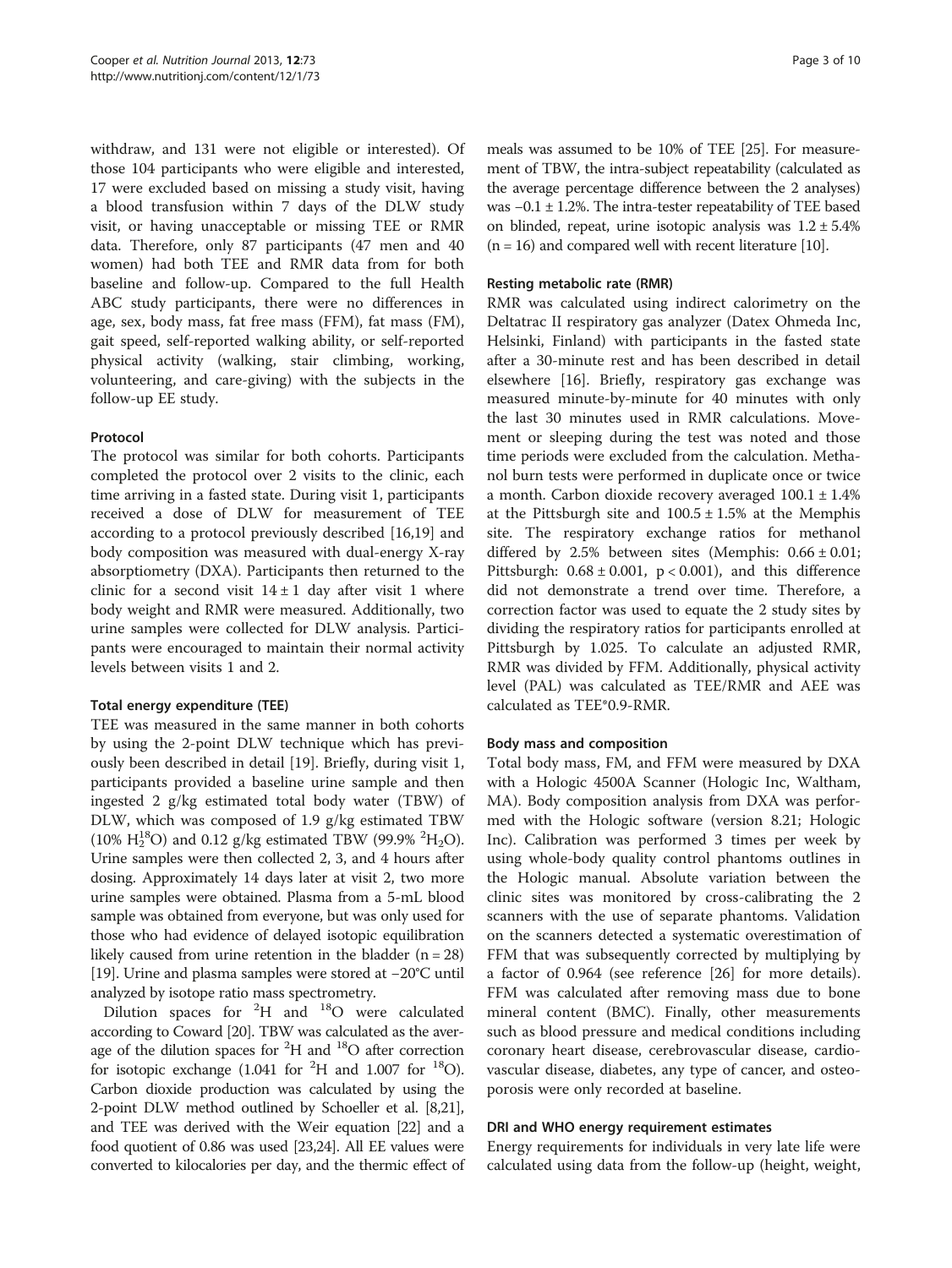age, and sex) with both the WHO and DRI equations. These estimated energy requirements were calculated for comparison with the DLW measured TEE. To determine energy requirements using the WHO equations, we used the equation designed for men age 60 and women ages 31–60 since no equations exist for individuals over the age of 60. Further, the lowest activity factor (1.6) was used for the WHO equation in both men and women. For the DRI equations, the "low active" physical activity (PA) factor was used for men (PA of 1.11) and for women (PA of 1.12).

# Data analysis

SAS version 9.2 statistical package (SAS Institute Inc, Cary, NC) was used for all data analysis. Comparisons between men and women for study variables were performed with independent samples t-tests at both baseline and follow-up. Outcome variables (TEE, RMR, adjusted RMR, AEE, PAL, height, weight, BMI, body fat percentage, and FFM) by sex from baseline to follow-up were analyzed with a paired t-test. Pearson correlations were used to examine changes in RMR with changes in FFM from baseline to follow-up. Further, an ANOVA was used to compare DLW measured TEE with both the WHO and DRI predicted TEE. Finally, a step-wise regression analysis was performed to determine predictors of TEE in the elderly. Data are presented as mean ± SD unless otherwise indicated, and statistical significance was set at p < 0.05.

# Results

Subject characteristics of the study sample for all of the subjects that had DLW measurements in 2006 (followup) are shown in Table 1. Significant sex differences existed for TEE, RMR, adjusted RMR, AEE, height, body weight, FFM, and body fat percentage. Men had a higher TEE, RMR, AEE, height, body weight, and FFM and had a lower body fat percentage and adjusted RMR compared to women. Total EE in the 8th decade of life for men was 2249 ± 413 kcal/d and 1781 ± 315 kcal/d for women. Compared to those who did not participate, the follow-up sample had a lower prevalence of cancer  $(n =$ 10 vs.  $n = 23$  for those lost to follow-up), lower prevalence of CVD  $(n = 18 \text{ vs. } n = 58 \text{ for those lost to follow-}$ up), lower prevalence of diabetes  $(n = 10 \text{ vs. } n = 29 \text{ for } n = 10 \text{ vs. } n = 29 \text{ for } n = 10 \text{ vs. } n = 29 \text{ for } n = 10 \text{ vs. } n = 29 \text{ for } n = 10 \text{ vs. } n = 10 \text{ vs. } n = 10 \text{ vs. } n = 10 \text{ vs. } n = 10 \text{ vs. } n = 10 \text{ vs. } n = 10 \text{ vs. } n = 10 \text{ vs. } n = 10 \text{ vs. } n =$ those lost to follow-up), lower prevalence of osteoarthritis ( $n = 7$  vs.  $n = 22$  for those lost to follow-up), and a lower prevalence of osteoporosis  $(n = 8 \text{ vs. } n = 25 \text{ for})$ those lost to follow-up). Therefore, this follow-up sample was biased toward those individuals healthy enough to participate in the follow-up study.

Comparisons in sex differences for each variable, as well as the changes in each variable, for both baseline and follow-up are presented in Table [2](#page-4-0). This was only

# Table 1 Characteristics of the study sample

|                                                                       | 2006                                                 |                |  |
|-----------------------------------------------------------------------|------------------------------------------------------|----------------|--|
|                                                                       | Men                                                  | Women          |  |
|                                                                       | $n = 59$                                             | $n = 55$       |  |
| <b>Metabolic Parameters</b>                                           |                                                      |                |  |
| Total energy expenditure<br>(kcal/day)                                | $7249 + 413$ <sup>*</sup>                            | $1781 + 315$   |  |
| Resting metabolic rate (kcal/day)                                     | $1319 + 182^{*}$                                     | $1085 + 141$   |  |
| Resting metabolic rate adjusted for<br>lean mass (RMR/FFM) (kcal/day) | $26.1 + 2.4$ <sup>*</sup>                            | $78.7 + 7.3$   |  |
| AEE (TEE*0.9-RMR) (kcal/day)                                          | $723 + 239$ <sup>*</sup>                             | $578 + 251$    |  |
| PAL (TEE/RMR)                                                         | $1.70 + 0.23$                                        | $1.65 + 0.28$  |  |
| Demographics                                                          |                                                      |                |  |
| Age, M (SD)                                                           | $82.2 + 3.2$                                         | $82.0 + 3.1$   |  |
| Height (cm)                                                           | $170.9 + 6.4$                                        | $157.3 + 6.7$  |  |
| Weight (kg)                                                           | $79.5 + 13.8$                                        | $68.2 + 11.2$  |  |
| Fat Free Mass (kg)                                                    | $52.4 \pm 6.6$                                       | $39.3 + 5.0$   |  |
| BMI ( $kg/m2$ )                                                       | $27.2 \pm 4.6$                                       | $27.6 \pm 4.6$ |  |
| Body Fat Percentage (DXA)                                             | $78.8 + 6.0^{\degree}$                               | $39.6 + 4.7$   |  |
| Blood Pressure $(S = Systolic;$<br>$D = Diastolic$ ) mmHg             | $S:135 + 17$ D:73<br>$S:142 + 22$ D:71<br>±10<br>±10 |                |  |
| Memphis Site, %                                                       | 53.3%                                                | 54.6%          |  |

 $^{*}$  = significant difference between men and women.

Data presented as Mean ± Standard Deviation.

done in subjects who had DLW measures of TEE in both visits. Therefore, the sample size for the change in variables was much smaller ( $n = 47$  for men and  $n = 40$ for women). Further, because there were fewer subjects that had DLW measures both for baseline and follow-up, the subject characteristics in Table 1 differ slightly from Table [2](#page-4-0) for follow-up 2 participants. From 1999 to 2006, men showed significant decreases in TEE, RMR, AEE, PAL, height, body weight, and FFM. No differences were found for adjusted RMR (RMR/FFM), BMI, or body fat percentage. Similarly, women had significant decreases in height, body weight, FFM, and body fat percentage. However, there were no significant changes in TEE, adjusted RMR, AEE, PAL, or BMI. There was a trend toward a decrease in RMR ( $p = 0.06$ ). Based on the TEE data, energy requirements decreased significantly in men from visit 1  $(2482 \pm 476 \text{ kcal/d})$  to visit 2  $(2208 \pm 376 \text{ kcal/d})$  while they did not change in women from visit 1  $(1892 \pm$ 271 kcal/d) to visit 2 (1814 ± 337 kcal/d).

The correlation coefficients between the change in RMR over the seven years vs. the change in FFM was calculated in both men and women (Figure [1](#page-4-0)). The change in RMR was positively correlated with the change in FFM for men  $(r = 0.49, p < 0.001)$  but not for women  $(r = -0.08, \text{ ns})$ . Since TEE only changed significantly in men, we also examined correlations between changes in TEE with either changes in FFM or RMR.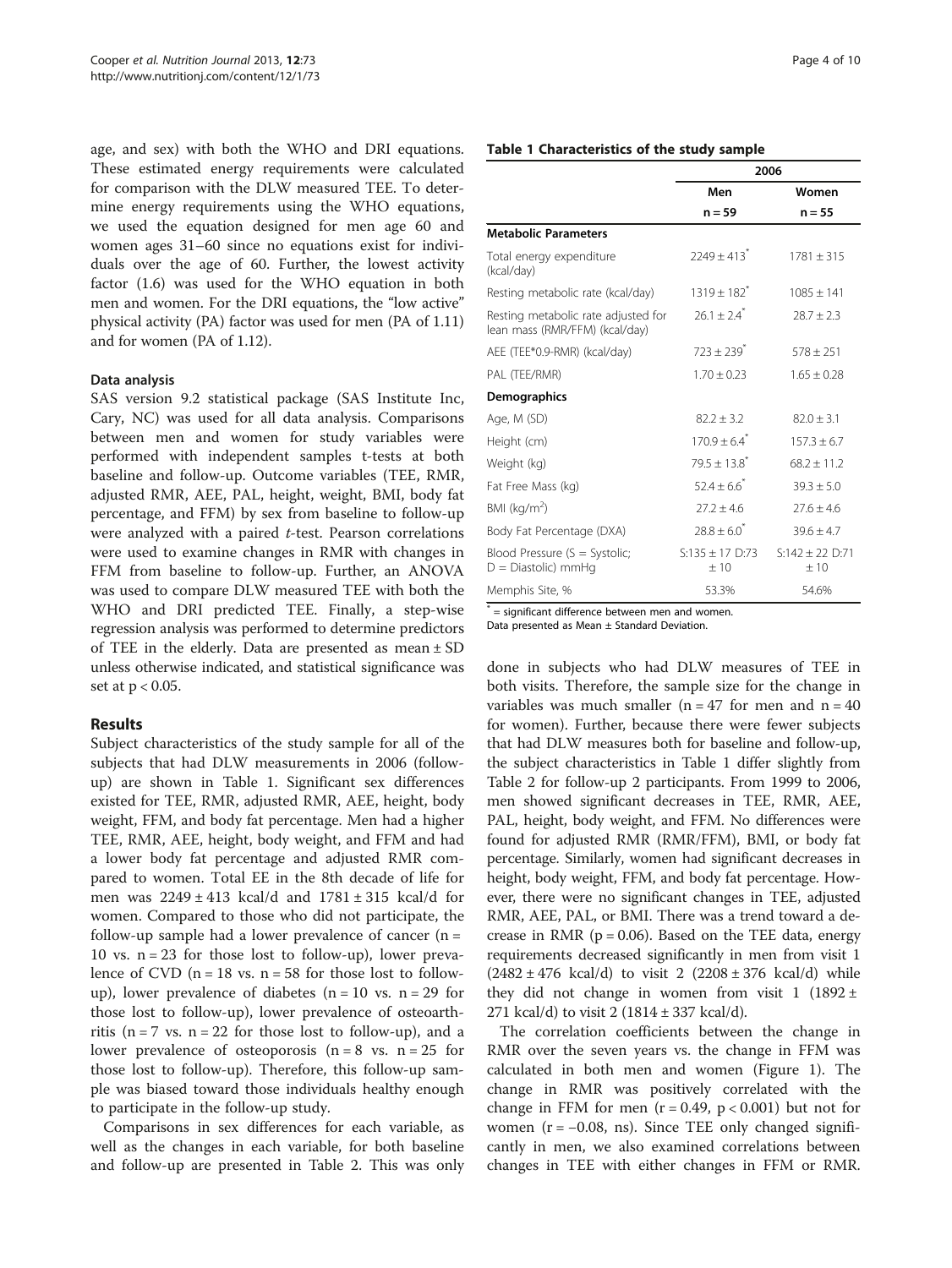<span id="page-4-0"></span>

|                                                               | 1999                            | 2006                    | 1999                        | 2006            |
|---------------------------------------------------------------|---------------------------------|-------------------------|-----------------------------|-----------------|
|                                                               | Men                             | Men                     | Women                       | Women           |
|                                                               | $n = 47$                        | $n = 47$                | $n = 40$                    | $n = 40$        |
| <b>Metabolic Parameters</b>                                   |                                 |                         |                             |                 |
| Total energy expenditure (kcal/day)                           | $2482 \pm 476$ <sup>a, c</sup>  | $2208 \pm 376^b$        | $1892 \pm 271$              | $1814 \pm 337$  |
| Resting metabolic rate (kcal/day)                             | $1401 \pm 204$ <sup>a, c</sup>  | $1322 \pm 182^b$        | $1133 \pm 157$ <sup>d</sup> | $1097 \pm 148$  |
| Resting metabolic rate adjusted for mass (RMR/FFM) (kcal/day) | $25.8 \pm 2.6^a$                | $25.5 \pm 2.1^{\circ}$  | $28.0 \pm 3.0$              | $27.6 \pm 2.9$  |
| AEE (TEE*0.9-RMR) (kcal/day)                                  | $832 \pm 308$ <sup>a, c</sup>   | $666 \pm 243^b$         | $568 \pm 181$               | $540 \pm 277$   |
| PAL (TEE/RMR)                                                 | $1.77 \pm 0.23$ <sup>a, c</sup> | $1.68 \pm 0.21$         | $1.68 \pm 0.19$             | $1.67 \pm 0.31$ |
| <b>Demographics</b>                                           |                                 |                         |                             |                 |
| Age, M (SD)                                                   | $74.7 \pm 3.2$ <sup>c</sup>     | $82.2 \pm 3.3$          | $74.5 \pm 2.8^{\circ}$      | $82.0 \pm 2.8$  |
| Height (cm)                                                   | $172.8 \pm 6.9^{a, c}$          | $170.6 \pm 6.8^b$       | $159.3 \pm 6.5^{\circ}$     | $157.1 \pm 6.6$ |
| Weight (kg)                                                   | $80.6 \pm 12.3$ <sup>a, c</sup> | $78.7 \pm 13.5^{\rm b}$ | $72.0 \pm 11.1^{\circ}$     | $68.9 \pm 10.6$ |
| Fat Free Mass (kg)                                            | $54.5 \pm 7.6^{a, c}$           | $52.0 \pm 6.6^b$        | $40.6 \pm 4.6^{\circ}$      | $39.9 \pm 5.0$  |
| BMI ( $kg/m2$ )                                               | $27.0 \pm 4.3$                  | $27.1 \pm 4.8$          | $28.4 \pm 4.5$              | $28.0 \pm 4.3$  |
| Body Fat Percentage (DXA)                                     | $28.5 \pm 5.5^{\circ}$          | $28.9 \pm 6.3^{b}$      | $41.3 \pm 4.2$ <sup>c</sup> | $39.6 \pm 4.4$  |

 $a =$  significant difference between men and women in 1999.

 $b =$  significant difference between men and women in 2006.

 $c =$  significant difference between 1999 and 2006 data for either men or women.

 $d =$  trend for a significant difference between 1999 and 2006 at p = 0.06.

Data presented as Mean ± Standard Deviation.

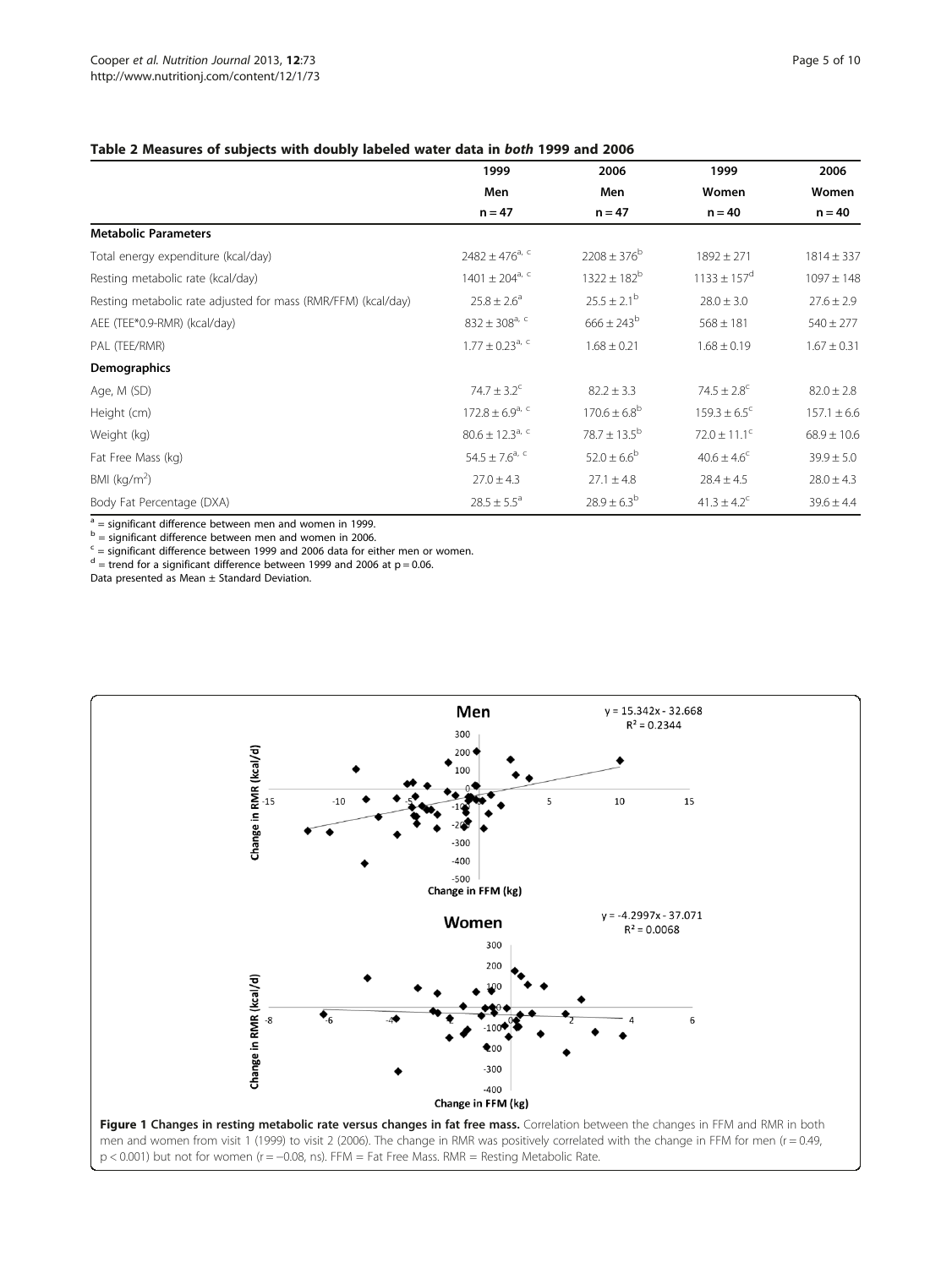Changes in FFM were not correlated with changes in TEE  $(r = 0.22, \text{ns})$ , but there was a trend between changes in TEE with changes in RMR  $(r = 0.27, p = 0.07)$ in men.

The estimated energy requirements calculated with the WHO and DRI equations were compared with the DLW measured TEE (Figure 2). We also created Bland-Altman plots to compare predicted TEE with DLW measured TEE. Figure [3](#page-6-0) shows the Bland-Altman plot between DRI predicted TEE and DLW measured TEE (limits of agreement: -560 to 627 kcals/D) and the plot between WHO predicted TEE and DLW measured TEE (limits of agreement: -186 to 1,350 kcals/D). There was a significant difference between the DLW measured TEE and the WHO predicted TEE in both men  $(2208 \pm 56 \text{ vs.})$  $2915 \pm 31$  kcal/d (p < 0.05), respectively) and women  $(1814 \pm 42 \text{ vs. } 2315 \pm 21 \text{ kcal/d } (p < 0.05)$ , respectively) (Figure 2). In both sexes, the WHO equation greatly overestimated TEE, although it was consistent in the overestimation across a broad range of TEEs. No differences were found between DLW measured TEE and DRI predicted TEE for either men  $(2208 \pm 56 \text{ vs. } 2305 \pm 1)$ 35 kcal/d (ns), respectively) or women  $(1814 \pm 42 \text{ vs.})$  $1781 \pm 20$  kcal/d (ns), respectively).

To determine predictors of TEE in the 8th decade of life, we performed a stepwise multiple regression. To accomplish this, we used 4 different model selection methods including adjusted  $\mathbb{R}^2$ , forward selection, backward elimination, and stepwise inclusion techniques. Factors included in the model were age, sex, race, body weight, BMI, SBP, DBP, RMR, percent body fat, and FFM. The alpha-to-enter and alpha-to-stay were set to 0.1 and all potential predictor variables were included in each model. The best model was determined to be the



model with the fewest predictors, the lowest mean square error (MSE), and the largest  $R^2$ . Multiple regression analysis was used to model TEE with the predictors obtained from the model selection methods.

Adjusted  $\mathbb{R}^2$ , forward selection, backward elimination, and stepwise inclusion all indicated the best model to be one in which age, race, DBP, RMR, and FFM were included with individual F values of 10.73, 3.61, 4.89, 4.09, and 29.60, respectively (intercept = 7.43) and a model F value of 43.43. Finally, in order to confirm the model selection methods, we ran a multiple regression analysis containing age, DBP, RMR, and FFM. Given that age, DBP, RMR, and FFM were included in the model, DBP and race was removed as their  $p$  values were  $p =$ 0.055 and  $p = 0.06$ , respectively. Therefore, the final resulting model contained 3 variables with an adjusted  $R^2$  = 0.65 (p < 0.0001). Based on the multiple regression model, our results suggest that 65% of the variance in total energy expenditure in late life (e.g. 8th decade) is accounted for by age, RMR, and FFM.

# **Discussion**

Prior to this study, only one study had been published on energy requirements in individuals in very late life [[17\]](#page-9-0). Further, most studies assessing energy requirements take a cross sectional approach, so no information regarding changes in energy requirements in late life were available. Since decreases in TEE increase obesity risk, understanding the energy requirements in late life and how they change over time is critical [\[1](#page-8-0)]. Based on DLW measures of TEE, we found that the energy requirements in very late life (>80 years of age) were  $2208 \pm 376$  kcal/d for men and  $1814 \pm 337$  kcal/d for women. As expected, these TEE values are slightly greater than those reported by Rothenberg et al. [[17](#page-9-0)] who reported TEE to be around 1936 kcal/d and 1506 kcal/d for men and women over 90 years of age, respectively. Further, these values were slightly lower than those reported in studies with subjects ranging from 55–79 years of age. Blanc et al. [[16\]](#page-9-0) reported TEEs of 2521 kcal/d (men) and 1885 kcal/d (women) for subjects between the ages of 70–79. Similarly, Carpenter et al. [\[15\]](#page-9-0) reported TEEs of 2584 kcal/d and 1946 kcal/d in men and women over 55 years of age, respectively. Although the energy requirements decreased in both men and women from the 8th to 9th decade of life in our study (baseline to follow-up), the decrease in TEE was significant in men, but not in women. The average decrease in the energy requirement during the 7-year time span was  $-274 \pm 338$  kcal/d in men (p < 0.05) and  $-77 \pm 16$ 322 kcal/d in women (ns). Other notable decreases were found in RMR, AEE and PAL in men, but not women.

The repeated measure design captured the average decrease in energy requirements due to aging, but it was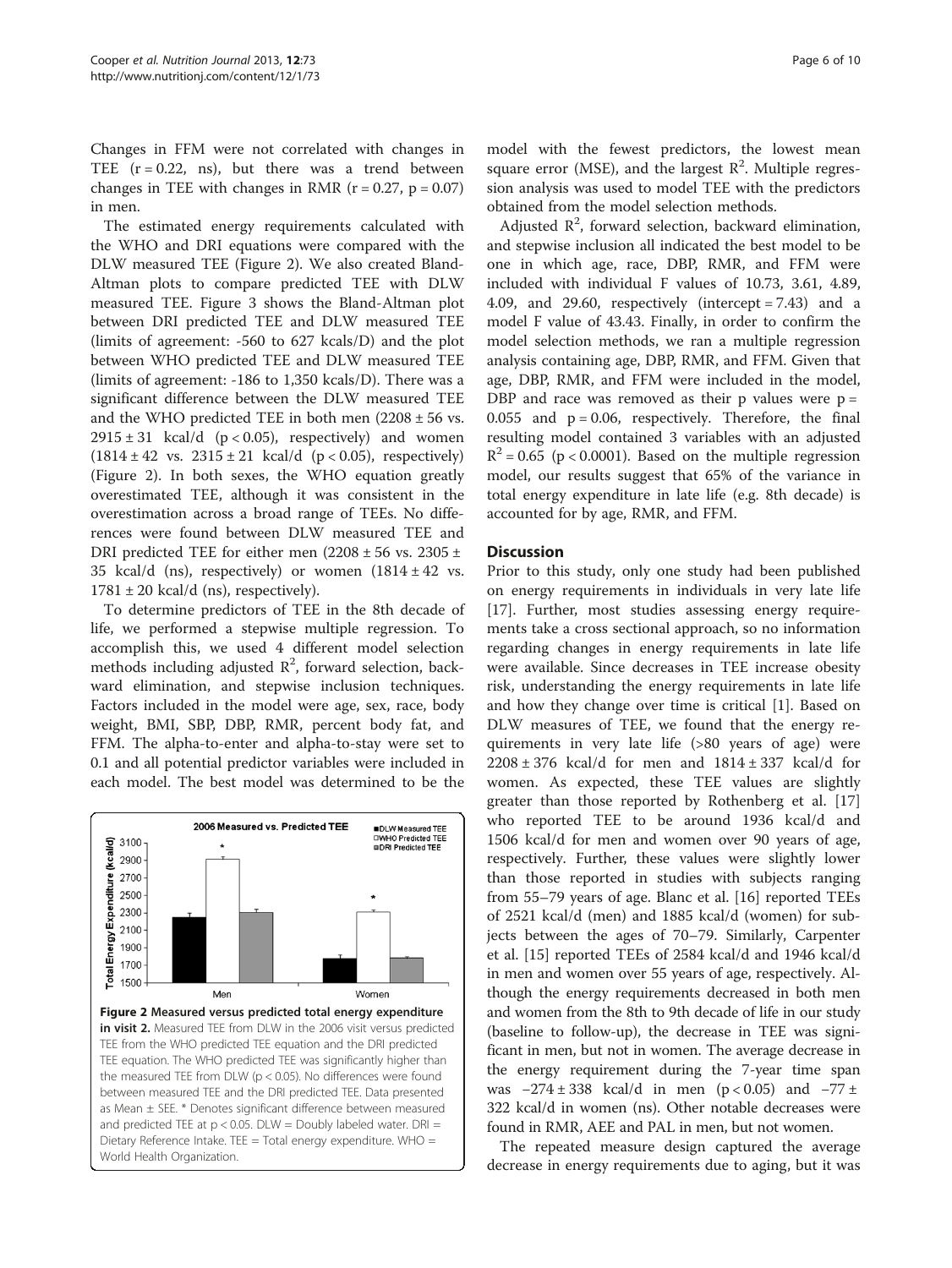<span id="page-6-0"></span>

also possible to gain some insight into the between individual differences in the rate of the aging effect. Trabulsi et al. [\[27](#page-9-0)] examined the precision of DLW measurements of TEE in 24 subjects measured twice within a 2 week period which is a short period that should be free of the influences of aging. They found that the coefficient of variation (CV) in TEE was 5.1% which included a 2.9% analytical variation and a 4.2% physiologic variation. This 5.1% CV is for a single measure thus contributed a 7.1% (5.1x1.4) CV to the change score, which was smaller than that observed in the men (11%) in our study. This suggests that our data represents actual changes in these subjects from baseline to follow-up. Further, we have previously reported the variation in RMR measurements on 2 consecutive days to be 3.0% [[28\]](#page-9-0). This 3.0% CV and 4.2% CV to the change score was also smaller than that which was observed in the men (6.75%) and women (6.89%) from baseline to follow-up.

We wanted to determine whether the changes in TEE from baseline to follow-up could be attributed to changes in RMR, changes in AEE (or PAL), or a combination of

the two. Only the men showed a significant decrease in TEE. They also had significant decreases in RMR, AEE, and PAL. The average decrease in RMR was  $70 \pm$ 125 kcal/day which represents about 25% of the decrease in TEE. AEE decreased an average of  $177 \pm 301$  kcal/day which accounts for the majority of the decrease in TEE. Therefore, we can conclude that the decreases in TEE in male subjects were mostly due to decreases in AEE rather than RMR. This suggests a priority for promoting physical activity in older persons. Since the female subjects did not show decreases in TEE, it is not surprising that neither RMR nor AEE (or PAL) decreased significantly from baseline to follow-up. It should be noted that women did start at a lower AEE and PAL at baseline, so any possible decline in activity would not be expected to be as great as that observed in men. However, their PAL level was not as low as a very sedentary individual, so it would have been plausible for the women to show a decrease in activity. A decline was simply not observed in the women in this study.

Since we observed decreases in both RMR and AEE in men, we then wanted to determine if specific variables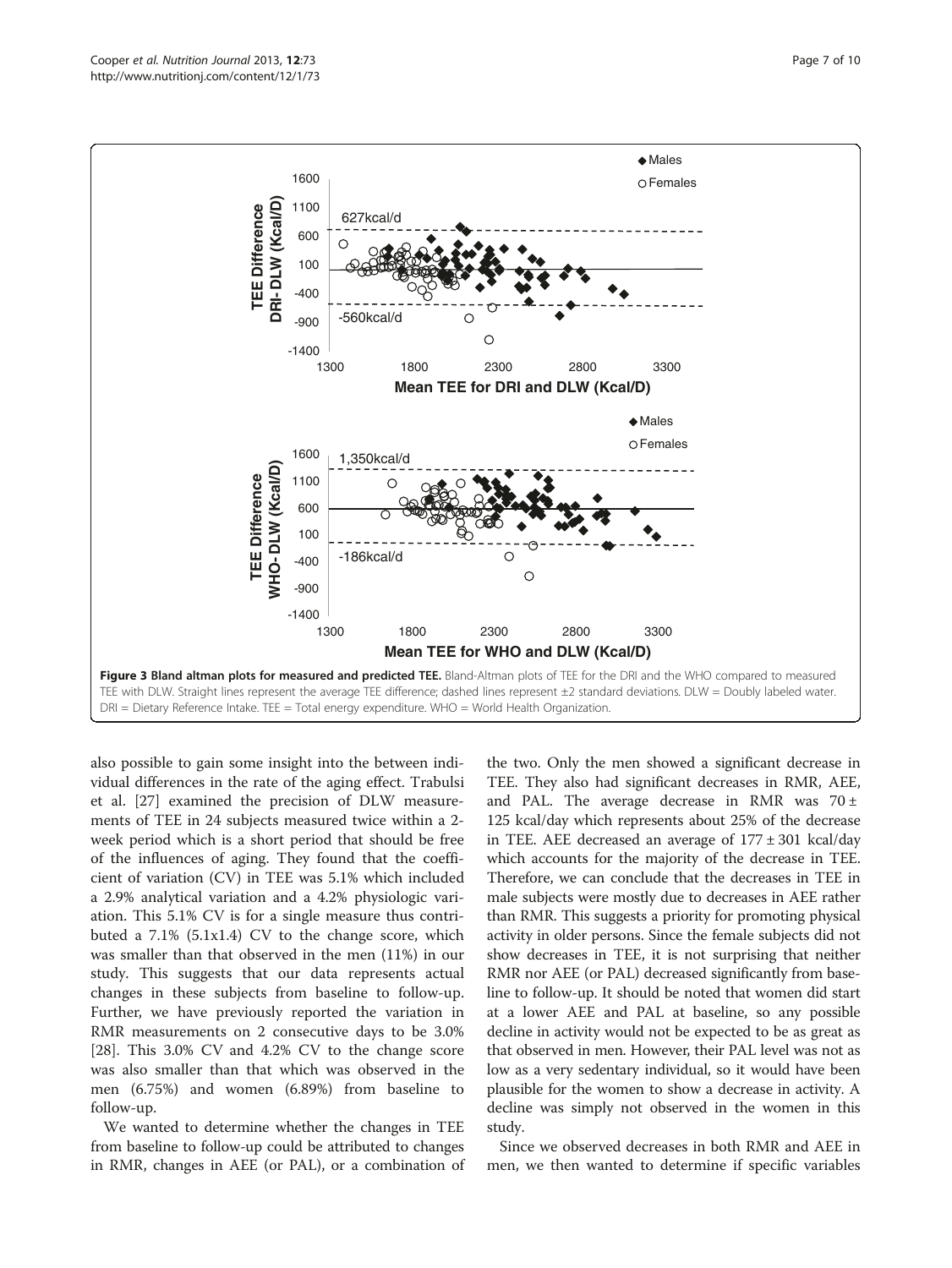could account for those changes. We set out to establish whether or not changes in FFM could explain the observed changes in RMR, and whether or not changes in body weight could explain the observed changes in AEE. Both RMR and FFM significantly decreased in male subjects from baseline to follow-up. Further, there was a positive correlation between the change in RMR vs. FFM for men ( $r = 0.49$ ,  $p < 0.001$ ). Therefore, approximately 49% of the decrease in RMR could be explained by decreases in FFM for men. This highlights the importance of not just increasing physical activity, but also performing more resistance exercise to prevent or slow down loss of muscle mass in aging adults, especially men. However, we acknowledge that this recommendation is only effective if elderly adults are willing and able to perform resistance exercise. The application of this recommendation is questionable since a very small percentage of the adult U.S. population actually meets physical activity guidelines [[29\]](#page-9-0) and less than 20% of men and women report strength training two or more times per week [[30](#page-9-0)]. Both AEE and body weight also decreased significantly in men from baseline to followup. However, a correlation analysis between changes in AEE vs. changes in body weight did not reach significance  $(r = 0.24, p = 0.10)$ . Therefore, we cannot conclude that changes in body weight accounted for the changes in AEE that were observed in the male subjects.

In female subjects, both FFM and body weight decreased significantly, but there were no changes in AEE or RMR. This could be due to the fact that the decrease in FFM was relatively small (0.5 kg) and was possibly not a great enough change to alter RMR. Therefore, there was no significant correlation between changes in RMR vs. changes in FFM ( $r = -0.08$ , ns) or for changes in AEE vs. changes in body weight in women  $(r = -0.07, ns)$ . It should be noted that the correlation analyses for both men and women had relatively small sample sizes ( $n = 47$ ) for men and  $n = 40$  for women). Therefore, it is possible the changes in these variables or total subject number were simply too small to yield significant changes or correlations. However, even with that small sample size, some significant changes and correlations were observed in men. Therefore, based on this data, we believe that elderly women may just not show the same pattern of change in TEE, RMR, and AEE that men do. Finally, it should also be noted that the women in our study did show decreases in AEE and RMR; they just were not statistically significant. It appears that there was a large amount of variation in this data, especially the AEE data in women at followup. This large amount of variation could explain the lack of statistically significant declines in women and/or also shows that variation in AEE may be greater in women in the 9th decade of life compared to men. Additionally, the women in this study had lower PALs to begin with

compared to the men. This could have impacted the magnitude of decreases in PAL, or lack thereof, in women compared to men. This still indicates that changes in these variables in women are different than men in late life, but it may be partially due to women starting at lower PALs.

As shown above, sex differences of longitudinal change of TEE, RMR, and AEE were found, and the decreasing rate with aging was larger in men than in women. Although its biological reasons are unknown, the results of several previous longitudinal studies may have relevance to this phenomenon. Nakamura and Miyao [[31](#page-9-0)] reported that the rate of biological aging calculated by using 7-year longitudinal data of forced expiratory volume, systolic blood pressure, red blood cells, albumin, and blood urea nitrogen was faster in men than in women. Kimura et al. [[32\]](#page-9-0) reported that the rate of physical fitness aging calculated by using 7-year longitudinal data of walking speed, functional reach, one leg stand, vertical jump and grip strength was also faster in men than in women. It would be interesting for future studies to explore the relationship between aging of metabolic aspects and biological or physical functional aspects.

Several prediction equations exist to predict or estimate TEE. As expected, there is some error associated with each of these measures as an estimate of physical activity is required. The DRI and WHO prediction equations have been widely used to estimate energy requirements. However, the WHO equation does not provide an equation for individuals over the age of 60 years. It was unknown how accurately either the DRI or WHO equations could predict TEE in an elderly population in their 8th or 9th decades of life. Only the DRI equation predicted a similar TEE as the measured TEE. In both men and women, the WHO equation significantly overpredicted TEE. This over-prediction occurred with using the lowest level of activity factor associated with the WHO equation (activity factors range from 1.6-2.6; 1.6 was used in this analysis). The Bland-Altman plots indicated that the over-prediction of TEE by the WHO equation occurred at all ranges of energy expenditure while the DRI was accurate at all ranges of energy expenditure. Additionally, the limits of agreement were much wider or greater for the WHO plot indicating worse agreement than that of the DRI plot with DLW measured TEE. Based on these results, it is apparent that the development of an age appropriate WHO equation is necessary for individuals in very late life. Our multiple linear regression analysis indicated that age, RMR, and FFM were the best predictors of TEE in this population. However, obtaining RMR and FFM measurements is difficult to do for the general public, so developing an equation using these variables is likely not clinically feasible.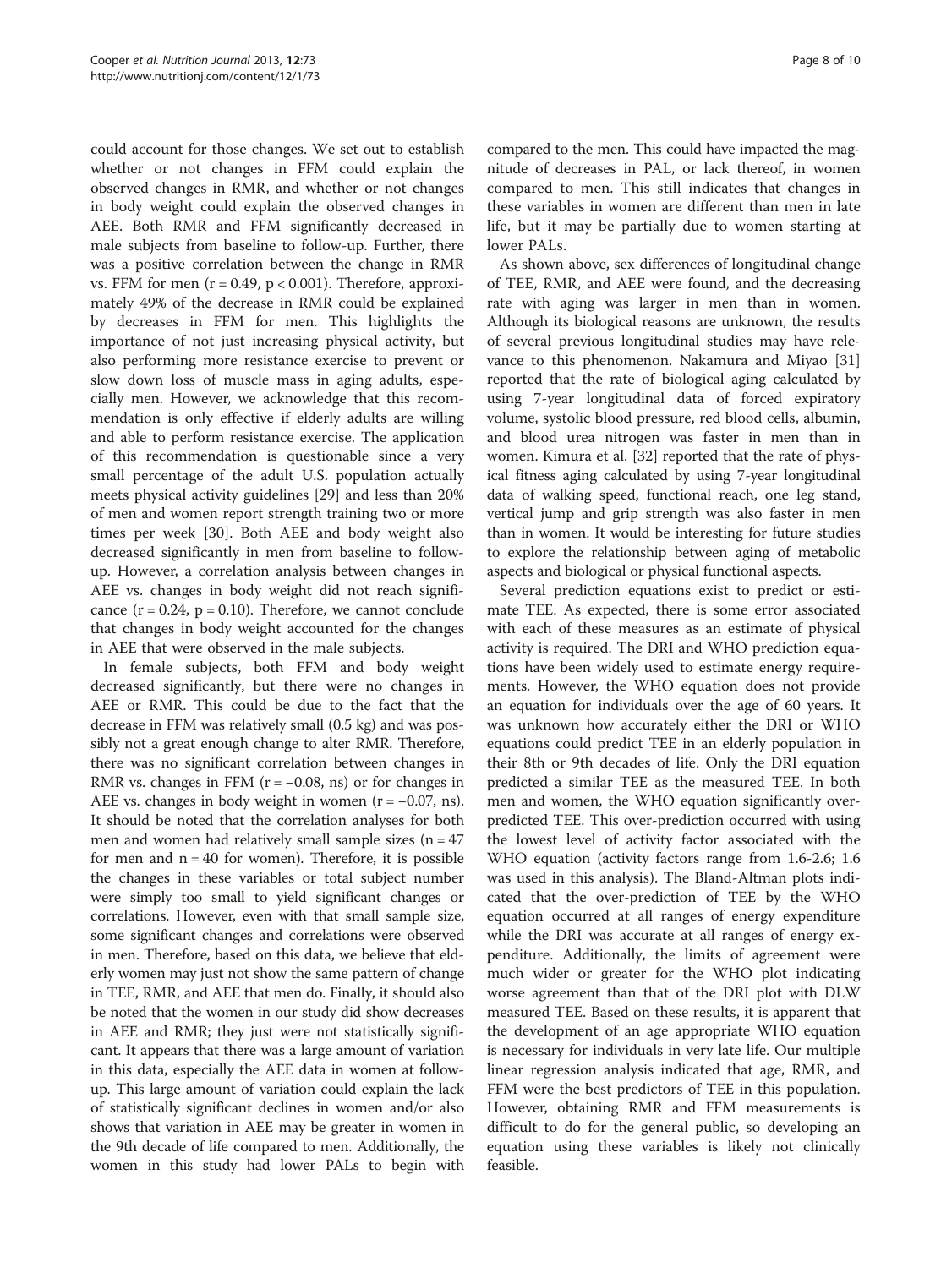<span id="page-8-0"></span>Very little is known about the energy requirements in very late life. This study provides some initial insight; however, some limitations do exist. It may not be appropriate to extrapolate this data to other populations in the U.S. or worldwide. While this study represents one of the largest longitudinal studies on changes in EE components among older adults, only 27.48% of the initial sample completed the follow-up measurements. Compared to those who did not participate, the follow-up sample had a lower prevalence of cancer, had a greater physical performance score, and spent more time performing physical activity at baseline. We acknowledge that the sample is biased toward those individuals healthy enough to participate in the follow-up study. Consequently, we caution that the results may be skewed toward the healthier subset of the aged and thus are only modestly representative of the age-related changes in EE experienced during aging in late-life. However, it is also possible that these subjects are similar, and therefore, representative to those that are surviving into their 9th decade of life. Importantly, even if these subjects are "healthier" than others of the same age, disease prevalence and the number of diseases affecting at least some of the participants in this study was quite high compared to what one might find in a younger population. Therefore, due to the relatively small number of subjects and the many potential confounding variables (many diseases), we did not adjust variables such as TEE, RMR, AEE, or FFM for any of these potential confounders.

# Conclusion

The energy requirements in the 9th decade of life were  $2249 \pm 413$  kcal/d for men and  $1781 \pm 315$  kcal/d for women. These energy requirements, based on DLW measures of TEE, decreased significantly from baseline to follow-up in men, but not in women. Both RMR and AEE also decreased significantly in men only, and the significant decrease in RMR in men was positively correlated with decreases in FFM. It appears that changes in EE, or lack thereof, in late life differ between men and women. Importantly, however, PAL and AEE levels in women were lower than that of men at baseline. Therefore, the lack of significant decreases in women may reflect their lower starting PALs and a greater opportunity for changes (decreases) in men due to starting at a higher PAL. Finally, while the DRI equation to predict TEE was very comparable to measured TEE (via DLW), the WHO equation greatly over-predicted TEE in our elderly population.

#### Competing interests

The authors declare that they have no competing interests.

#### Authors' contributions

All authors contributed to this manuscript. JEE, SC, DCM, ABN, NWG, FT, and TH designed research and conducted research; JAC and CMP analyzed data; JAC and DAS wrote the paper; JAC, TM, CMP, YY, TH, and DAS had primary responsibility for final content. All authors read and approved the final manuscript.

#### Acknowledgments

This research was supported in part by NIH T32 DK007665 and by the Intramural Research Program of the NIH, National Institute on Aging (NIA) Contracts N01-AG-6-2101; N01-AG-6-2103; N01-AG-6-2106; NIA grant R01- AG028050, and NINR grant R01-NR012459.

#### Author details

<sup>1</sup>Department of Nutritional Sciences, Hospitality, and Retailing, Texas Tech University, PO Box 41240, Lubbock, TX 79409, USA. <sup>2</sup>Department of Aging and Geriatric Research, University of Florida, 2199 Mowry Road, Building 2020, Gainesville, FL 32611, USA. <sup>3</sup>Laboratory of Sports and Health Science, Kyoto Prefectural University of Medicine, 465 Kajii-cho, Kamigyo-ku, Kyoto 602-8566, Japan. <sup>4</sup> The Japan Society for the Promotion of Science (JSPS) research fellow (SPD), 5-3-1 Kojimachi, Chiyoda-ku, Tokyo 102-0083, Japan. 5 Epidemiology and Clinical Trials Branch, NIH NIDDK, 2 Democracy Plaza, room 655, Bethesda, MD 20892-5450, USA. <sup>6</sup>San Francisco Coordinating Center, California Pacific Medical Center Research Institute, San Francisco, CA, USA. <sup>7</sup>Department of Epidemiology, Center for Aging and Population Health, University of Pittsburgh, 130 N. Bellefield Ave, Pittsburgh, PA 15213, USA. 8 Department of Epidemiology, Center for Aging and Population Health, University of Pittsburgh, 130 DeSoto Street, Pittsburgh, PA 15261, USA. <sup>9</sup>Department of Preventive Medicine, University of Tennessee-Memphis, 66 North Pauline Street, Suite 633, Memphis, TN 38105, USA. <sup>10</sup>National Institute on Aging, National Institutes of Health, Building 31, Room 5C27 31 Center Drive, MSC 2292, Bethesda, MD 20892, USA. <sup>11</sup> Department of Nutritional Sciences, University of Wisconsin-Madison, 1415 Linden St., Madison, WI 53706, USA.

### Received: 7 February 2013 Accepted: 15 May 2013 Published: 6 June 2013

#### References

- 1. Schoeller DA: The energy balance equation: looking back and looking forward are two very different views. Nutr Rev 2009, 67:249–254.
- 2. Ogden CL, Carroll MD, Kit BK, Flegal KM: Prevalence of Obesity in the United States, 2009–2010. U.S. Department of Health and Human Services; Centers for Disease Control and Prevention: National Center for Health Statistics; 2012.
- 3. Patterson RE, Frank LL, Kristal AR, White E: A comprehensive examination of health conditions associated with obesity in older adults. Am J Prev Med 2004, 27:385–390.
- 4. Hubert HB, Feinleib M, McNamara PM, Castelli WP: Obesity as an independent risk factor for cardiovascular disease: a 26-year follow-up of participants in the Framingham Heart Study. Circulation 1983, 67:968–977.
- 5. Lichtenstein AH, Appel LJ, Brands M, Carnethon M, Daniels S, Franch HA, et al: Diet and lifestyle recommendations revision 2006: a scientific statement from the American Heart Association Nutrition Committee. Circulation 2006, 114:82–96.
- 6. World Health Organization: Energy and protein requirements: report of a joint FAO/WHO/UNU expert consultation. Technical report series 724. Geneva, Switzerland: FOA Corporate Document Repository; 1985.
- 7. Schoeller DA: Measurement of energy expenditure in free-living humans by using doubly labeled water. J Nutr 1988, 118:1278-1289.
- 8. Schoeller DA, Ravussin E, Schutz Y, Acheson KJ, Baertschi P, Jequier E: Energy expenditure by doubly labeled water: validation in humans and proposed calculation. Am J Physiol 1986, 250:R823–R830.
- 9. Roberts SB, Dallal GE: Energy requirements and aging. Public Health Nutr 2005, 8:1028–1036.
- 10. Elia M, Ritz P, Stubbs RJ: Total energy expenditure in the elderly. Eur J Clin Nutr 2000, 54(Suppl 3):S92–S103.
- 11. Manini TM, Everhart JE, Anton SD, Schoeller DA, Cummings SR, Mackey DC, et al: Activity energy expenditure and change in body composition in late life. Am J Clin Nutr 2009, 90:1336–1342.